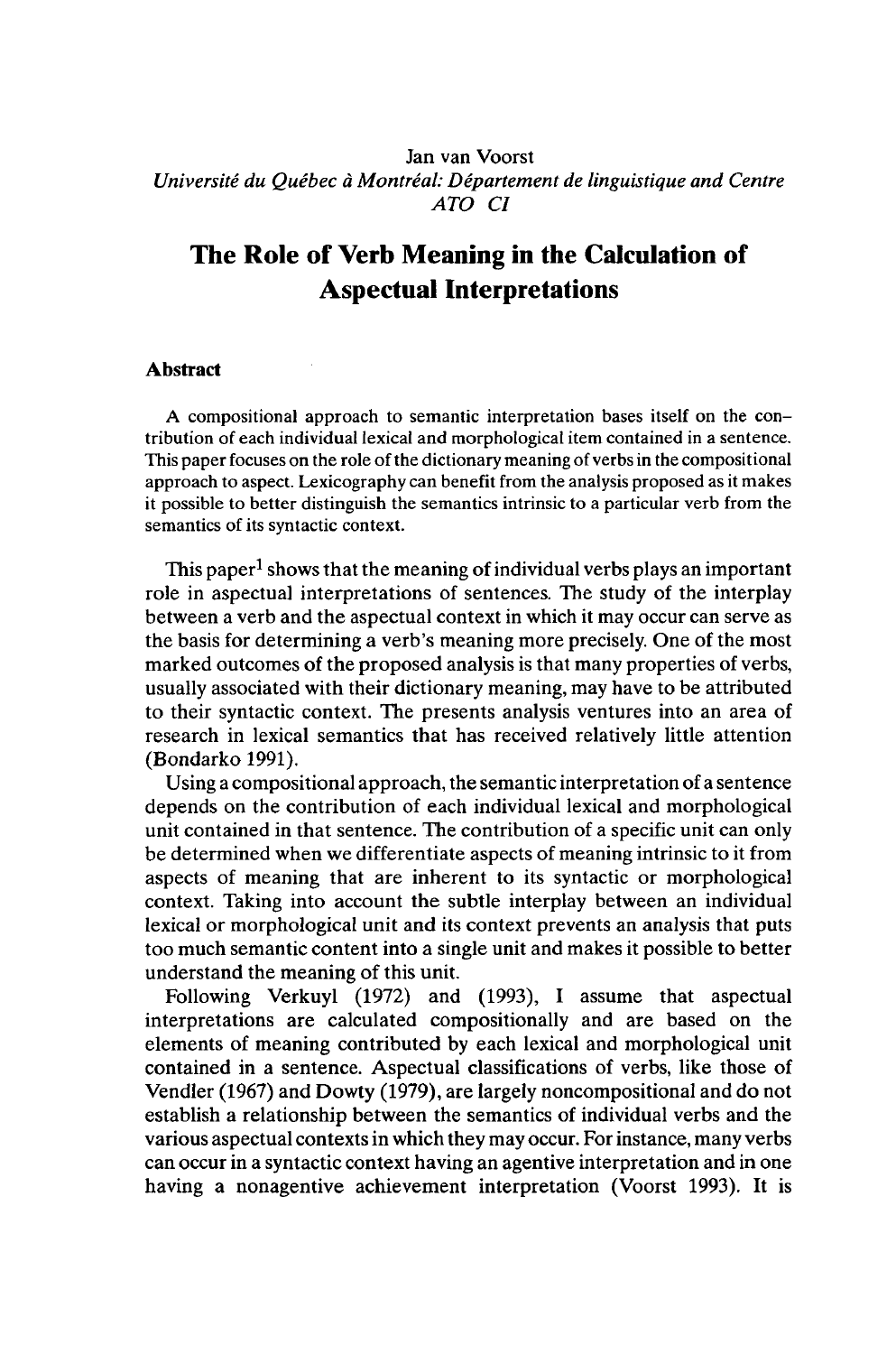difficult to find an explanation in the literature for why this should be the case. However, the empirical necessity to include the dictionary meaning of individual verbs in aspectual classifications surfaced very early. Verkuyl (1972) employs the notion of additivity to distinguish perception verbs like *see* from action verbs like *eat. See,* unlike *eat,* does not become an accomplishment in the presence of a definite direct object.

- (la) He saw the turnip \*in an hour/for an hour
- (lb) He ate the turnip in an hour/\*for an hour

The calculation of a sentence's aspectual interpretation results in only a limited number of outcomes, and the numerous studies using the ideas originally proposed in Vendler (1967) generally restrict themselves to 3 to 5 interpretations. The model I will use to define these outcomes is that of Voorst (1993a, 1993b) which limits their number to five. All 5 interpretations involve contextual information as they apply to complete sentences. The model is defined by a continuum that is based on the increasing magnitude of closeness between the 'subject-participant and the 'object-participant. The closeness relevant to the model must be a direct consequence of the energy generated by the 'subject'-participant when it sets the event in motion. A higher level of closeness goes hand in hand with a higher level of influence of the 'subject'-participant on the 'object'-participant. The 5 classes can be defined as follows:

- $(2a)$  *States:* no closeness established  $\rightarrow$  the subject does not produce energy: Le buffet domine toute la chambre 'The buffet dominates the room'
- (2b) *Achievements:* closeness but no control -> the subject produces energy to include the direct object in its realm: Il a entendu les enfants dans le couloir 'He heard the children in the hallway'
- (2c) *ActivitiesI:* exterior contact-> the subject can controlthe direct object but it cannot affect its substance: Il a roulé la balle sur le tapis 'He rolled the ball on the carpet'
- (2d) *Activities II:* partial interior contact -> the subject controls the direct object and affects part of its substance: Il a distribué des bonbons aux enfants 'He distributed candies to the children'
- (2e) *Accomplishments:* complete interior contact -> the subject controls the direct object and affects its substance completely (telicity): Il a distribué les bonbons aux enfants 'He distributed the candies to the children'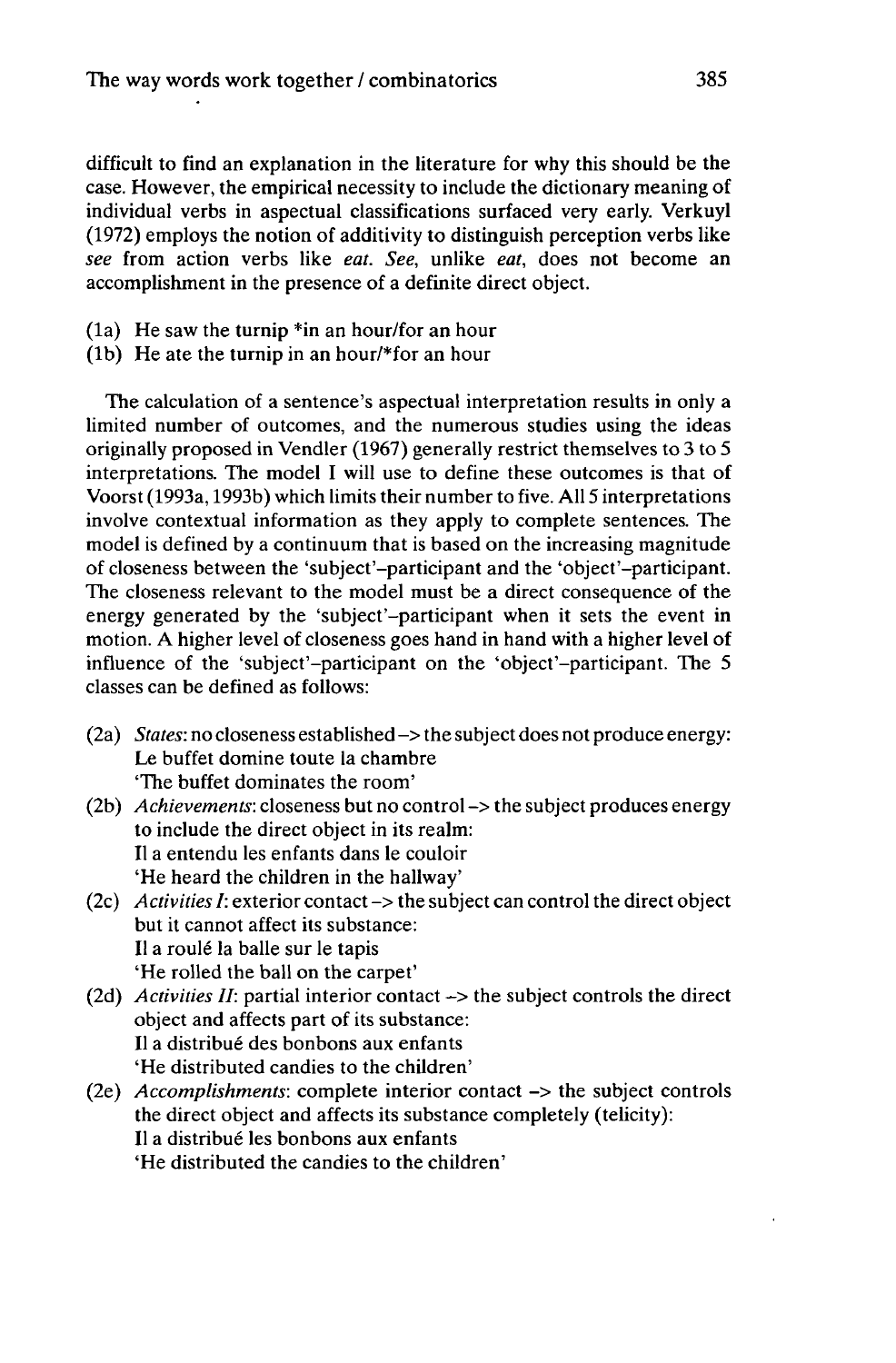Following Ruhl (1989), I will assume that lexical items are basically monosemous. This implies that the occurrence of a particular verb in one or more of the five aspectual contexts must depend on the compatibility of a verb's dictionary meaning with the semantic interpretation of the elements surrounding it.

The verb *savoir* 'to know', the epitome of a state, is defined by Franckel and Lebaud (1990) as identifying the location (i.e., the one who knows) of a certain amount of knowledge. Any implication of the presence of energy seems to be markedly absent from the verb's meaning, which means that the construction in which the verb occurs cannot involve the creation of 'closeness'. This destines the verb to the aspectual category of state (2), which again excludes the creation of closeness.

Vandeloise (in print) defines *toucher* 'to touch' as an energy transmission that is minimal. This transmission is not necessarily controlled (3a), although it may be (3b).

(3a) C'est en jetant son manteau par terre qu'elle a touché l'armoire par hasard

'When she threw her coat on the floor, she touched the cupboard accidentally'

(3b) Elle a touché l'armoire afin de vérifier la qualité de son vernis 'She touched the cupboard in order to check the quality of its varnish'

Frapper 'to hit', 'to strike' can be defined as the coming into being of an abruptimpact (i.e. la frappe). Thisimpact must be the result of a transmission of energy that cannot be minimal. Again this interaction does not need to be controlled (4a), although it may be (4b).

(4a) C'est en jetant son manteau par terre qu'elle a frappé l'armoire de son bras

'When she threw her coat on the floor, she hit the cupboard with her arm'

(4b) Elle a frappé la vieille armoire avec un bâton de baseball 'She hit the old cupboard with a baseball bat'

If we assume that the dictionary meaning of these two verbs does not imply a controlled action, we have to conclude that the agentivity of the subject in (3) and (4) is not inherent in their meaning. In other words, this agentivity is due to the subject, which, as an animate being, can be agentive or not. In addition, the optionality of the action being controlled increases the probability that *toucher* and *frapper* may occur in constructions with the (nonagentive) achievement interpretation (i.e., 2b). This is confirmed by (5b) which shows that both verbs allow the psychological reading that typically coincides with an achievement interpretation (Voorst 1992).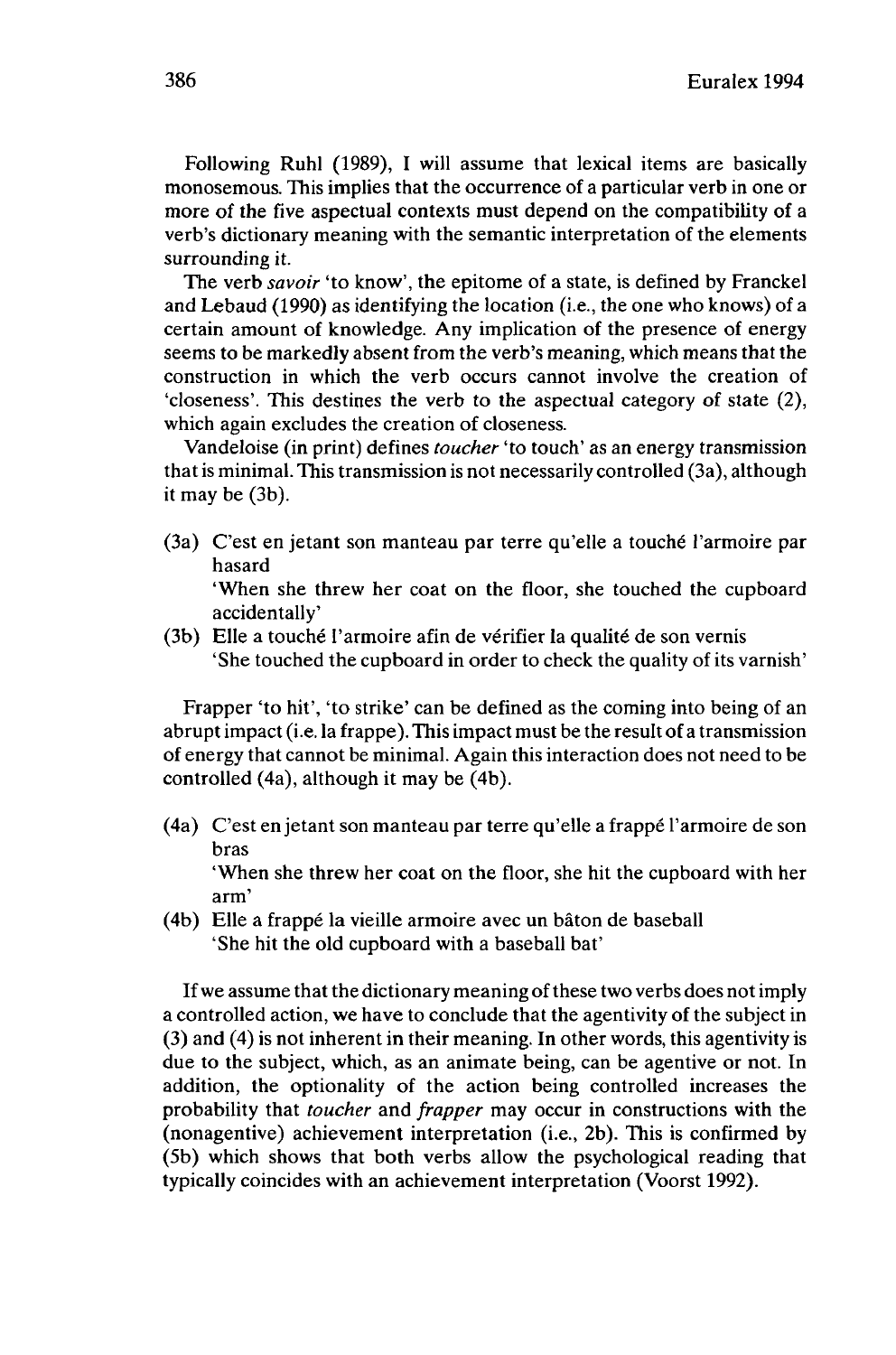- (5a) Ces événements violents ont beaucoup touché ma mère "These violent events touched my mother very much'
- (5b) Ces événements m'ont frappé par leur violence "These events struck me because of their violence'

The state reading is only possible for*toucher,* which is as expected, because a minimal physical interaction may very well lack the energy necessary to establish closeness. *Frapper* cannot have the state reading, as an abrupt impact is not possible in the absence of energy.

- (6a) La pomme touche le panier (Vandeloise (1993)) "The apple touches the basket'
- (6b) Les rideaux frappent le mur (\*the drapes being stationary against the wall) "The drapes strike the wall'

The energy transmitted is too small to invoke a change of state when we encounter a minimal transmission of energy. However, an abrupt impact produces a sufficient amount of energy to produce a change of state. For this reason *frapper* (7b), but not *toucher* (7a), allows the accomplishment interpretation.

- (7a) Il a touché le mur (\*-> the wall undergoes a change of state) 'He touched the wall'
- (7b) La Monnaie royale canadienne a frappé cette médaille en 1957 (-> the medal undergoes a change of state, i.e. it is produced) 'The Royal Canadian Mint struck this medal in 1957'

*Ronger,* finally, involves relatively well-defined and willed actions. (8a) shows that we cannot eat something by engaging in actions other than those related to eating (Vendler 1984, Feinberg 1965).

- (8a) \*La gerboise a rongé la noix en se la mettant dans la bouche (assuming that no chewing and swallowing took place) "The gerbil gnawed at the nut by putting it in its mouth'
- (8b) Ces événements violents m'ont beaucoup rongé "These violent events ate away at me a lot'

These controlled actions are so essential to this verb that an achievement interpretation remains excluded even when the verb is used in a construction with a psychological reading. (8b) continues to retain all the properties of an accomplishment. Consequently, it continues to imply, although in a metaphorical manner, the control the events exert over the entity they affect.

My approach contrasts strongly with those found in lexical semantics, which start with the idea that verbs are polysemous and simply list a verb's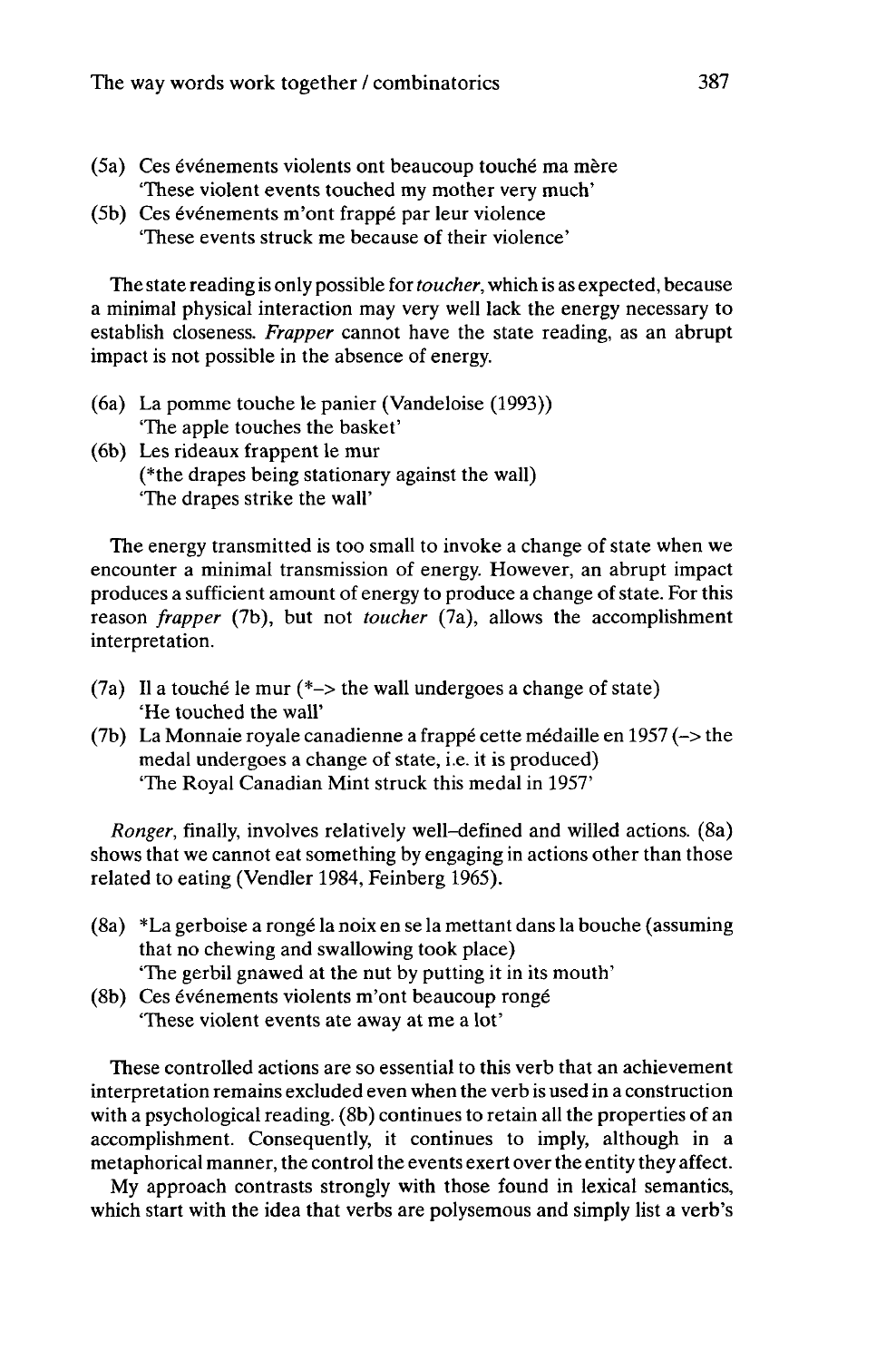thematic role properties or its predicate argument structures. These frameworks make it impossible to differentiate between the contribution of a verb and the contribution of its context. Applying these analyses, verbs can have as many theta frames or analyses in terms of semantic predicates, as is necessary to account for all of their uses.

Grimshaw (1990), an example of a lexical semantics approach, proposes that action verbs that can have an agentive as well as a psychological interpretation must be analysed thematically as in (8).

- (8a) Il<sub>Theme</sub> a frappé son collègue<sub>Experiencer</sub> par son intelligence 'He struck his colleague with his intelligence'
- (8b)  $II_{\text{Agent}}$  a frappé son collégue $\tau_{\text{heme}}$ 'He struck his colleague'

In addition, Grimshaw assumes that it is not necessary for a psychological verb to be related to an action verb for it to have an agentive subject.

- (9a) Pierre $A_{\text{gent}}$  effrayait l'ours afin de le chasser de sa cour 'Pierre frightened the bear in order to chase it out of his backyard'
- (9b) Ces débats $\tau_{\text{heme}}$  ont beaucoup effrayé les électeurs de l'ouest du pays 'These debates frightened the voters in the western part of the country a great deal'

The dictionary meaning of the verb is not drawn into the semantic analysis in the above approach. Grimshaw does not attempt to identify the reasons why a verb like *frapper* can have an agentive as well as a psychological reading.

The dictionary meaning of verbs has an important role to play in the calculation of the aspectual interpretation of a sentence. Although this has been implicitly assumed in certain studies of verb classification, the role that verbs play in this calculation has not been elaborated. Lexicography can benefit from thistype ofresearch as it helps usto distinguish more clearly the semantic contribution of the verb from the contribution of its syntactic context.

#### **Notes.**

1. This paper was made possible by research project 95-ER-1637, "Linguistique cognitive et traitement de l'information qualitative" subsidized by the FCAR, Québec, Canada.

#### **References**

Bondarko, Alexander V. 1991 Functional Grammar, a field approach, Amsterdam/Philadelphia, John Benjamins Publishing Company

Dowry, David 1979 Word Meaning and Montague Grammar, The Semantics of Verbs and Times in Generative Semantics and in Montague's PTQ, Dordrecht, Reidel